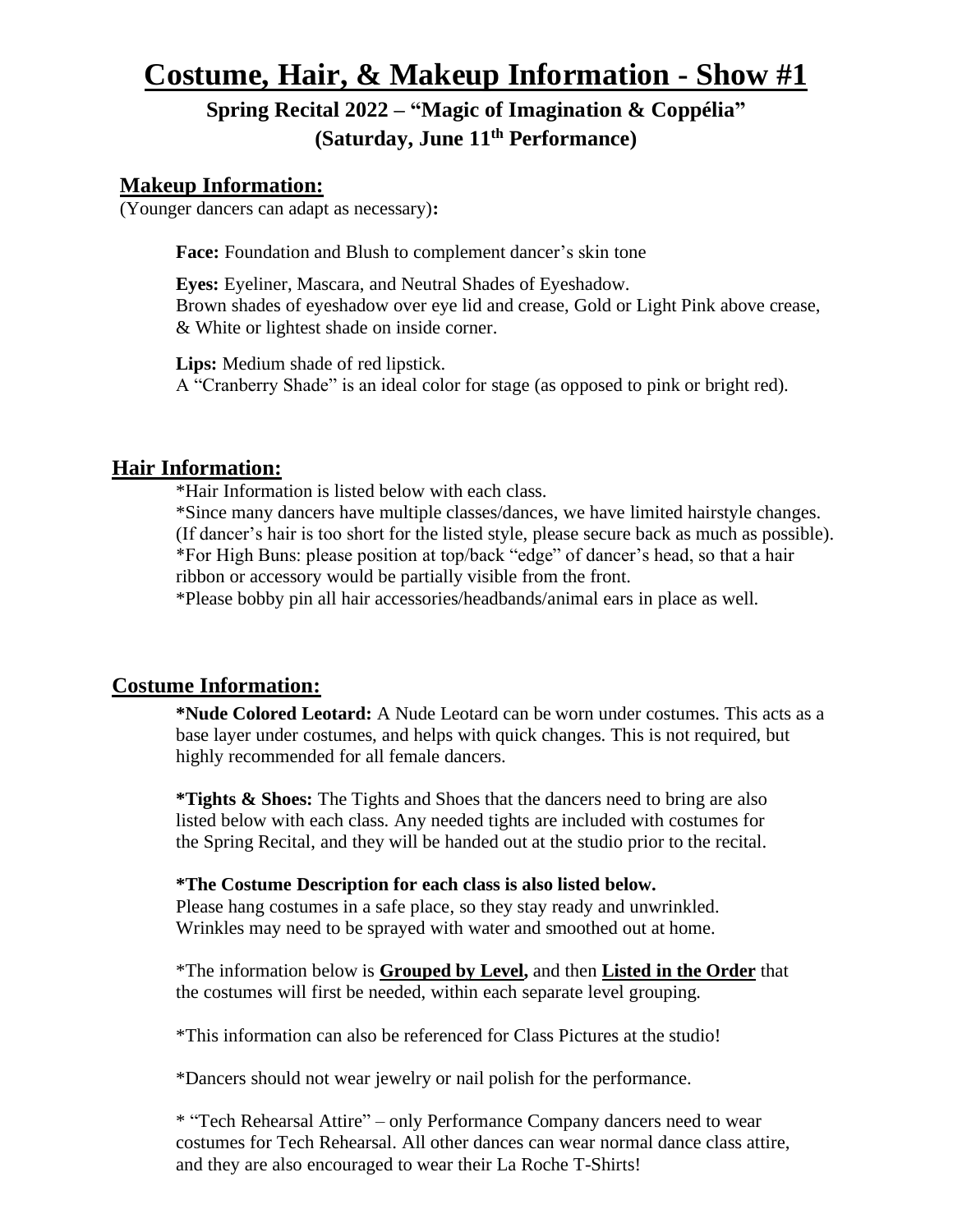# **Costume Information – Combo Class C**

### **Teddy Bear Picnic: Combo C – "Mommy & Me"** (Ms. Janessa)

Amaya Afriyie-Nti, Nora Cohen, Emma Granquist, Lily Jost, Everett Neuenfeldt, Piper Reil

**Girls:** Pink Tights, Ballet Shoes **Hair:** High Pigtails with Red Ribbon **Costume:** Black & White leotard with red ribbon lacing, Red and white checkered tutu skirt, Teddy Bear

**Boys:** Ballet Shoes

**Costume:** Red & White plaid long-sleeved shirt, Bowtie, Dark blue pants with Suspenders, Teddy Bear

# **Costume Information – Level 1 & 2**

### **She's A Princess: Mini Competition Jazz Solo** (Ms. Janessa)

Jennavie Mehalko

Jazz Shoes, Tan Stirrup Tights **Hair:** High Curly Ponytail, Accessory: Around ponytail **Costume:** Pink and Black dress with ruffle skirt

## **Fly to Your Heart: Ballet/Jazz 1 (B)** (Ms. Tara)

Sterling Fors, Aria Jacobson, Abigail Perez

Ballet Shoes, Pink Convertible Tights **Hair:** High Bun, Accessory: top-left of bun at an angle **Costumes:** Purple and yellow leotard with tulle skirt, Arm ruffles, Wings, Flower hair comb.

# **La Vie En Rose: Lyrical/Contemporary 1/2** (Ms. Maria)

Blake Borden, Reese Dierks, Luxe Fatzinger, Molly McGill, Jennavie Mehalko, Cerilene Miller, Fitzwilliam Montooth, Juliet Neuenfeldt

### **Girls:**

Lyrical Paws, Tan Stirrup Tights **Hair:** High Curly Ponytail, Accessory: next to ponytail on left **Costume:** Pink dress with flutter sleeves and high low skirt. Rhinestone barrettes.

**Boys:**

Lyrical Paws **Costume:** Pink collared dance shirt with khaki slacks.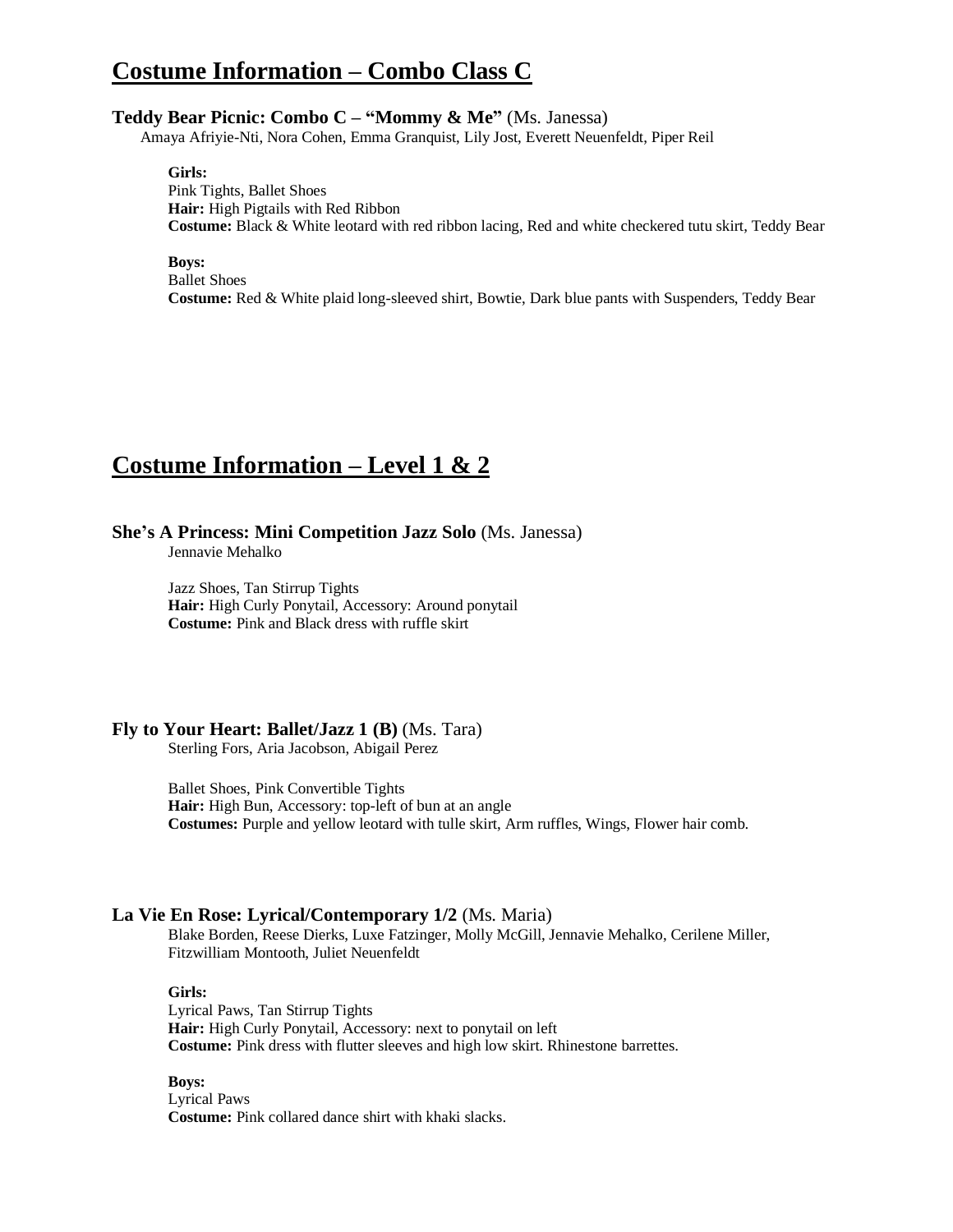# **Costume Information – Level 1 & 2 – Continued…**

### **Surface Pressure: Hip Hop/Tap 1/2** (Ms. Janessa)

Savannah Bennet, Eleanor English, McKenna Hines, Aria Jacobson, Elsie Jost, Lillian Kaminski, Jennavie Mehalko, Fitzwilliam Montooth

#### **Girls:**

Tap Shoes, Tan Stirrup Tights **Hair:** High Curly Ponytail **Costume:** Red or Blue costume with sequin top and fringe skirt over shorts.

### **Boys:**

Tap Shoes, Black Socks **Costume:** Red sequin shirt and red hip hop pants

### **Faith: Mini Competition Jazz Group** (Ms. Janessa)

Stella Bazal, Jennavie Mehalko, Fitz Montooth, Anna Robison, Logan Romney

#### **Girls:**

Jazz Shoes, Tan Stirrup Tights **Hair:** High Curly Ponytail, Accessory: top-left of ponytail at an angle **Costume:** Black bodice with colored skirt. Feather hair accessory.

### **Boys:**

Jazz Shoes, Black Socks **Costume:** Black collared dance shirt, black jazz pants, blue sequin tie.

### **Tightrope: Mini Competition Lyrical Duet** (Ms. Janessa)

Jennavie Mehalko, Fitzwilliam Montooth

### **Girls:**

Lyrical Paws, Tan Stirrup Tights **Hair:** High Curly Ponytail, Accessory: top-left of ponytail at an angle **Costume:** Burgundy dress with ruffle cap sleeves. Burgundy hairpiece

### **Boys:**

Lyrical Paws **Costume:** White Collared dress shirt, khaki pants. Burgundy suspenders and bowtie

### **Little Festival Dancers: Ballet/Jazz 1 (A)** (Ms. Montana)

 Lily Baccam, Savannah Bennett, Kaitlyn DeGroff, Isabella Lee, Fitzwilliam Montooth, Juliet Neuenfeldt, Brooklynn Norris

### **Girls:**

Ballet Shoes, Pink Convertible Tights **Hair:** High Bun, Accessory: top-left of bun at an angle **Costume:** White Dress with cap sleeves, sequins, purple ribbon, and flower trim. Flower Hair comb.

#### **Boys:**

Black Ballet Shoes, Black Tights **Costume:** White laced prince shirt, sleeves rolled, lace tied. Orchid Cummerbund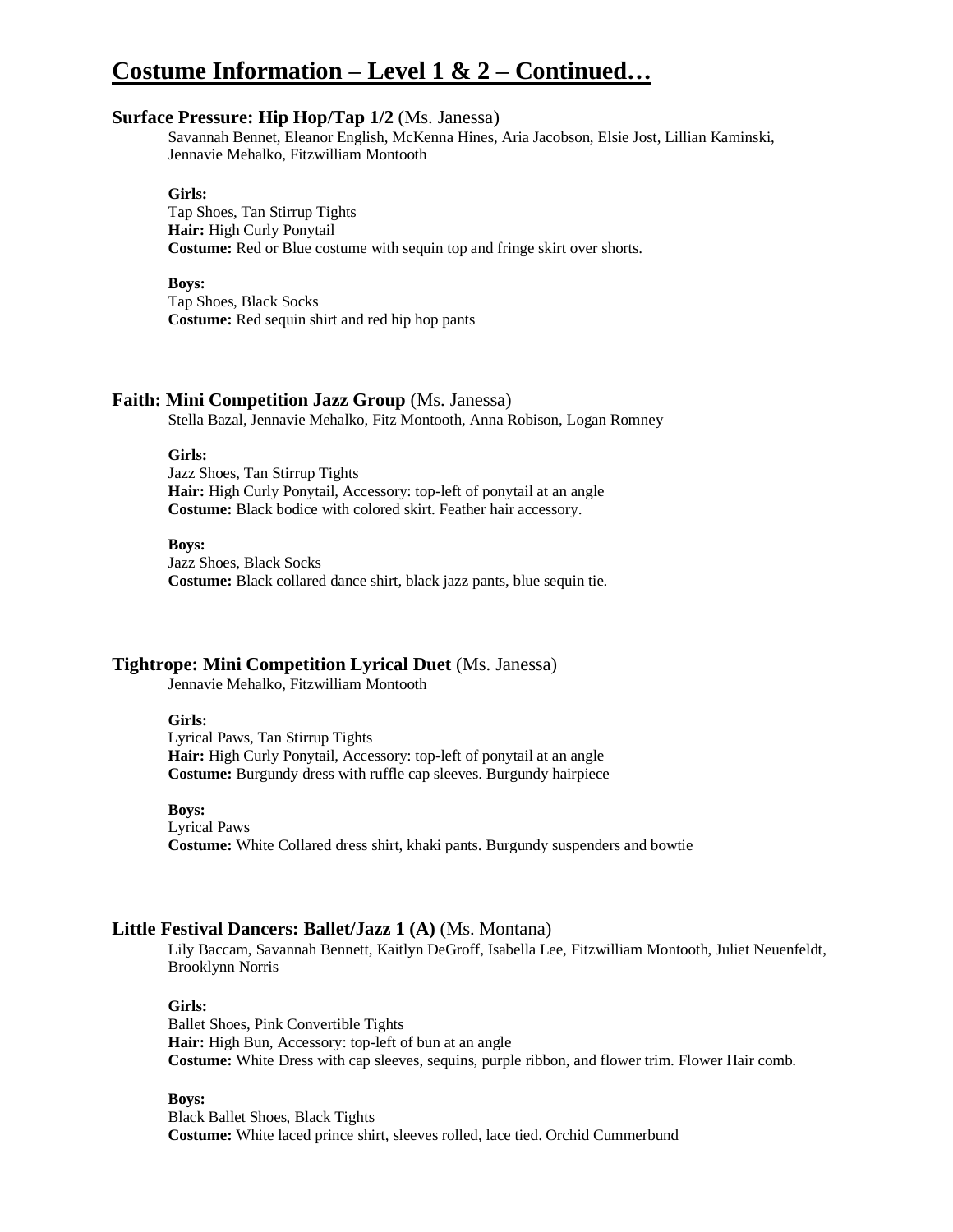# **Costume Information – Level 1 & 2 – Continued…**

### **Wind Up Irish Dolls: Ballet/Jazz 2** (Ms. Montana)

Chloe Barber, Reese Dierks, Shelby Flanagan, Lillian Kaminski, Ainsley Long, Molly McGill, Jennavie Mehalko

Ballet Shoes, Pink Convertible Tights **Hair:** High Bun, Accessory: around bun **Costume:** Green tutu dress with flower applique and ruffle sleeves. Green hair scrunchie.

# **Costume Information – Level 3 & 4**

# **Fierce: Hip Hop 4/5** (Ms. Janessa)

Kinley Davis, Liliana Hynek, Taina MacDonald, Milly Marzo, Cailyn McNary, Molly Montooth, Macy NeRoy, Emma Nielson, Eva Watkins

Hip Hop Shoes, Tan Stirrup Tights

**Level 4 Hair:** Low Curly Ponytail with side part on the Left, Accessory: around ponytail. **Costume:** Black and pink Biketard with sequin hoodie, Knee Socks. Jeweled hair tie.

# **Kings & Queens: Jazz 3/4** (Ms. Janessa)

Mackenzie Cant, Savannah Davis, Savannah DeGroff, Snow Glantz, Liliana Hynek, Lucy Morton, Lenora Walton, Audrey Watkins, Eva Watkins

Jazz Shoes, Tan Stirrup Tights

**Hair:** Low Curly Ponytail with side part on the Left, Accessory: next to ponytail on the Left. **Costume:** Red Biketard with long-sleeved sequined bodice and puff sleeves. Rhinestone barrette.

### **Box of Secrets: Tap 3/4** (Ms. Janessa)

Savannah Davis, Rachel Dunbar, Harper Garland, Zella Grafft, Liam Larkin, Zaiden Mehalko, Ozymandias Montooth, Gwendolyn Natalizia

### **Girls:**

Tap Shoes Tan Stirrup Tights **Hair:** Low Curly Ponytail with side part on the Left, Accessory: top-left of ponytail at an angle **Costume:** Purple velvet bodice with sequins, attached shorts with fringe skirt. Sequin applique hair clip.

### **Boys:**

Tap Shoes, Black Socks **Costume:** Black Blazer, Black stretch suite pants, Black Crewneck shirt, Top Hat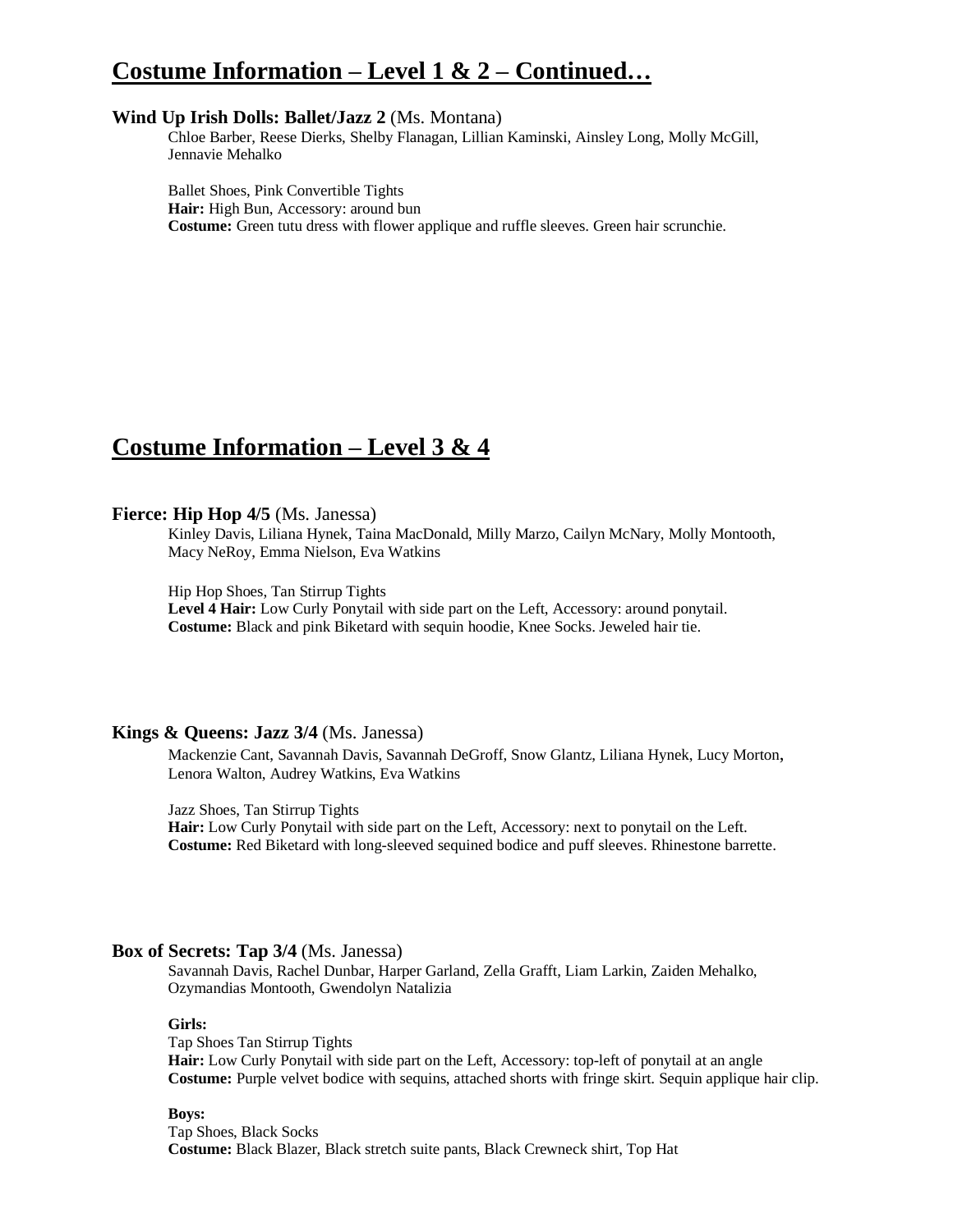# **Costume Information – Level 3 & 4 – Continued…**

### **I Hope I Get It: Competition Musical Theatre Small Group** (Ms. Janessa)

Mackenzie Cant, Kinley Davis, Grace Dickason, Julia Dunbar, Abby Larkin, Molly Montooth, Abby Morris, Chelsea Rudiak, Annie Triplett

Jazz Shoes, Tan Stirrup Tights

**Level 3/4 Hair:** Low Curly Ponytail with side part on the Left. Accessory: top-left of ponytail at an angle. **Costume:** Black leotard with audition number. Different dance accessories and hair piece.

### **I've Got No Strings: Hip Hop 3/4** (Ms. Janessa)

Mackenzie Cant, Harper Garland, Olivia Keene, Ozymandias Montooth, Gwendolyn Natalizia, Olivia Watts, Cameron Weber

#### **Girls:**

Hip Hop Shoes, Tan Stirrup Tights

**Hair**: Low Curly Ponytail with side part on the Left, Accessory: worn at an angle **Costume:** Newsies-inspired romper, vest with gold buttons, satin necktie, waistband, and suspenders. Plaid shorts with ruffled leg openings. Sequin newsboy cap, puff-sleeve arm band.

#### **Boys:**

Hip Hop Shoes, Black Socks **Costume:** Cotton sleeved shirt with attached button up vest, shorts attached. Cropped pants with faux suspenders. Newsboy cap and bandana.

## **Across the Universe: Lyrical/Contemporary 3/4** (Ms. Maria)

Liliana Hynek, Charlotte Mayes, Lucy Morton, Tatum Niehus, Emri-Lee Swindell

Lyrical Paws, Tan Stirrup Tights

**Hair:** Low Curly Ponytail with side part on the Left, Accessory: top-left of ponytail. **Costume:** Blue sequin dress with high-low skirt with biketard underneath. Rhinestone hair comb.

### **Festival Dancers: Ballet 3** (Ms. Montana)

Mackenzie Cant, Snow Glantz, Liliana Hynek, Charlotte Mayes, Tatum Niehus, Lenora Walton, Cameron Weber

Ballet Shoes, Pink Convertible Tights **Hair:** Low Bun with side part on the Left, Accessory: around bun **Costume:** Red Dress with ribbon trim/flowers, white puff sleeves, attached vest. White and red scrunchie.

## **Dawn Blessing: Ballet 4** (Ms. Sarah)

Harper Garland, Zella Grafft, Gwendolyn Natalizia, Macy Neroy, Ashtyn Schrems

Ballet Shoes, Pink Convertible Tights

**Hair:** Low Bun with side part on the Left, Accessory: top-left of bun at an angle **Costume:** Light Pink tutu dress with lace over bodice. Flower hair clip.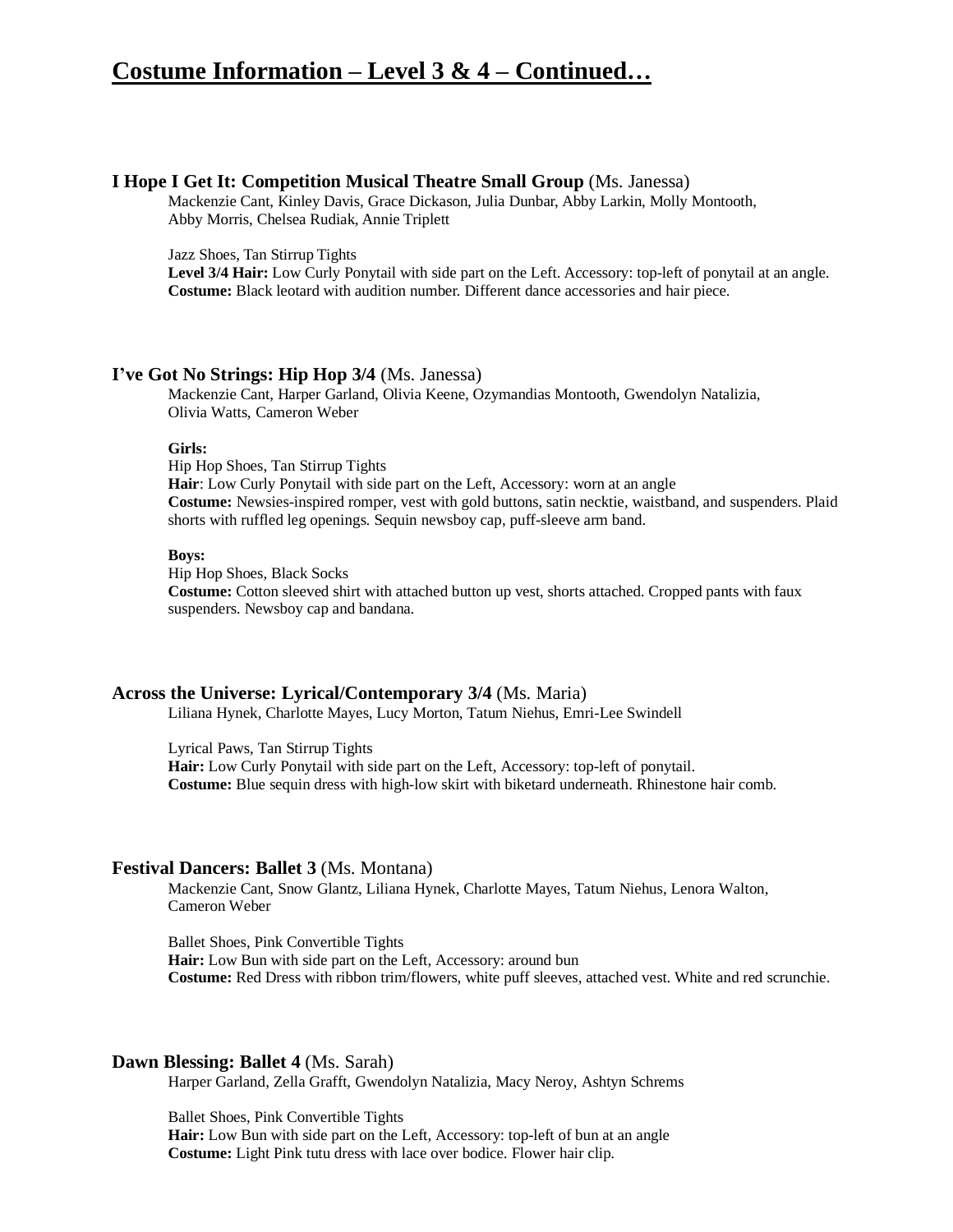# **Costume Information – Level 5 & 6**

### **Pure Imagination: Ballet 6** (Ms. Sarah)

Daphne Alexander, Kate Arnot, Abagail Larkin, Isabella Natalizia, Brooklyn Szukala

Ballet Shoes, Pink Convertible Tights

**Hair:** Low Bun with side part on the Left, and braids into the bun. **Costume:** Blue leotard with gold design on front. Gold skirt.

### **Fierce: Hip Hop 4/5** (Ms. Janessa)

Kinley Davis, Liliana Hynek, Taina MacDonald, Milly Marzo, Cailyn McNary, Molly Montooth, Macy NeRoy, Emma Nielson, Eva Watkins

Hip Hop Shoes, Tan Stirrup Tights **Level 5 Hair**: Low Curly Ponytail with side part on Left, and braids into the ponytail. Accessory: around ponytail. **Costume:** Black and pink Biketard with sequin hoodie, Knee Socks. Jeweled hair tie.

## **We Don't Talk About Bruno: Jazz 6** (Ms. Janessa)

Daphne Alexander, Kate Arnot, Abagail Larkin, Isabella Natalizia, Sloane Oldford

Jazz Shoes, No Tights Needed

**Hair:** Low Curly Ponytail with side part on Left, and braids into the ponytail **Costume:** Different colored two-piece set, fringe top and fringe pants.

### **Wonderland: Competition Tap Solo** (Ms. Janessa)

Molly Montooth

Tap Shoes, Tan Stirrup Tights **Hair:** Low Curly Ponytail with side part on Left, and braids into ponytail. Accessory: top of head at an angle. **Costume:** Blue/Purple Metallic dress, matching gloves, black hat.

## **Calling All the Monsters: Jazz 5** (Ms. Janessa)

Kinley Davis, Julia Dunbar, Taina MacDonald, Cailyn McNary, Molly Montooth, Abby Morris, Macy Neroy, Chelsea Rudiak, Annabelle Triplett, Jessica Wood

Jazz Shoes, Tan Stirrup Tights

**Hair**: Low Curly Ponytail with side part on Left, and braids into the ponytail. Accessory: top-left of ponytail at an angle.

**Costume:** Long-sleeved navy-blue bodice with ruffles. Attached shorts. Rhinestone barrettes.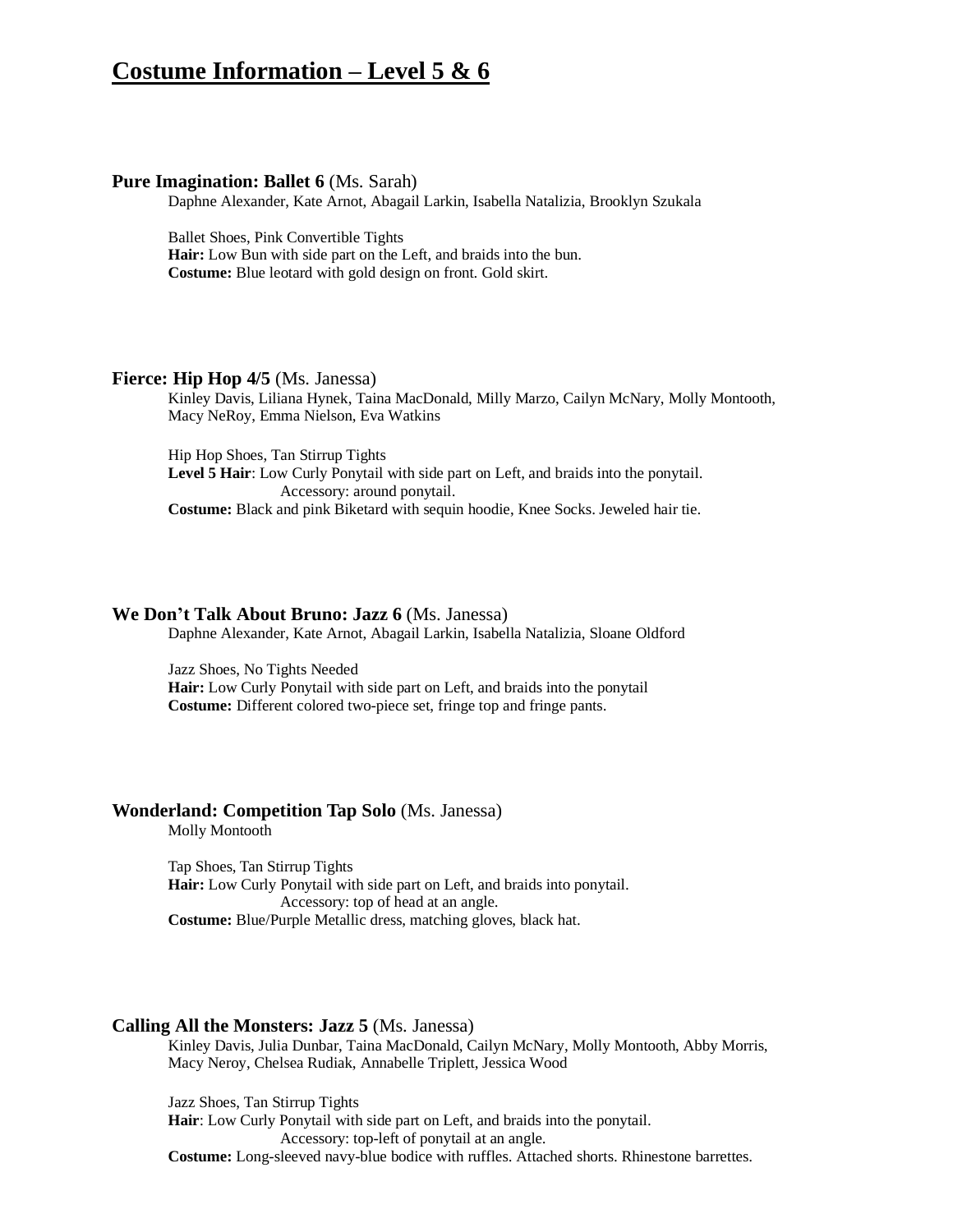# **Costume Information – Level 5 & 6 – Continued…**

### **Waves: Competition Lyrical Solo** (Ms. Cassie)

Grace Dickason

Lyrical Paws/Turners, Tan Stirrup Tights **Hair:** Low Curly Ponytail with side part on Left, and braids into the ponytail. Accessory: around ponytail **Costume:** Blue velvet dress and hair accessory.

# **Outlaw: Competition Jazz Solo** (Ms. Janessa)

Abby Morris

Jazz Shoes, Tan Stirrup Tights **Hair:** Low Curly Ponytail with side part on Left, and braids into the ponytail. Accessory: around ponytail **Costume:** Silver dress with hair accessory

### **Harry Potter Theme: Tap 5/6** (Ms. Janessa)

Abagail Larkin, Taina MacDonald, Molly Montooth, Annabelle Triplett, Jessica Wood

Tap Shoes, Tan Stirrup Tights **Hair**: Low Curly Ponytail with side part on Left, and braids into the ponytail. **Costume:** Harry Potter House Dress with black leotards underneath, Wand

### **Out of the Darkness: Lyrical/Contemporary 5/6** (Ms. Maria)

Daphne Alexander, Kate Arnot, Kinley Davis, Grace Dickason, Kylah Dierks, Abagail Larkin, Molly Montooth, Sophia Shannon, Brooklyn Szukala, Annabelle Triplett

Lyrical Paws/Turners, Tan Stirrup Tights **Hair**: Low Curly Ponytail with side part on Left, and braids into the ponytail. **Costume:** Brown or Maroon long sleeve leotard with mesh wrapping on bodice.

### **I Hope I Get It: Competition Musical Theatre Small Group** (Ms. Janessa)

Mackenzie Cant, Kinley Davis, Grace Dickason, Julia Dunbar, Abby Larkin, Molly Montooth, Abby Morris, Chelsea Rudiak, Annie Triplett

Jazz Shoes, Tan Stirrup Tights

**Hair:** Low Curly Ponytail with side part on Left, and braids into the ponytail. Accessory: top-left of ponytail at an angle or around ponytail. **Costume:** Black leotard with audition number. Different dance accessories and hair piece.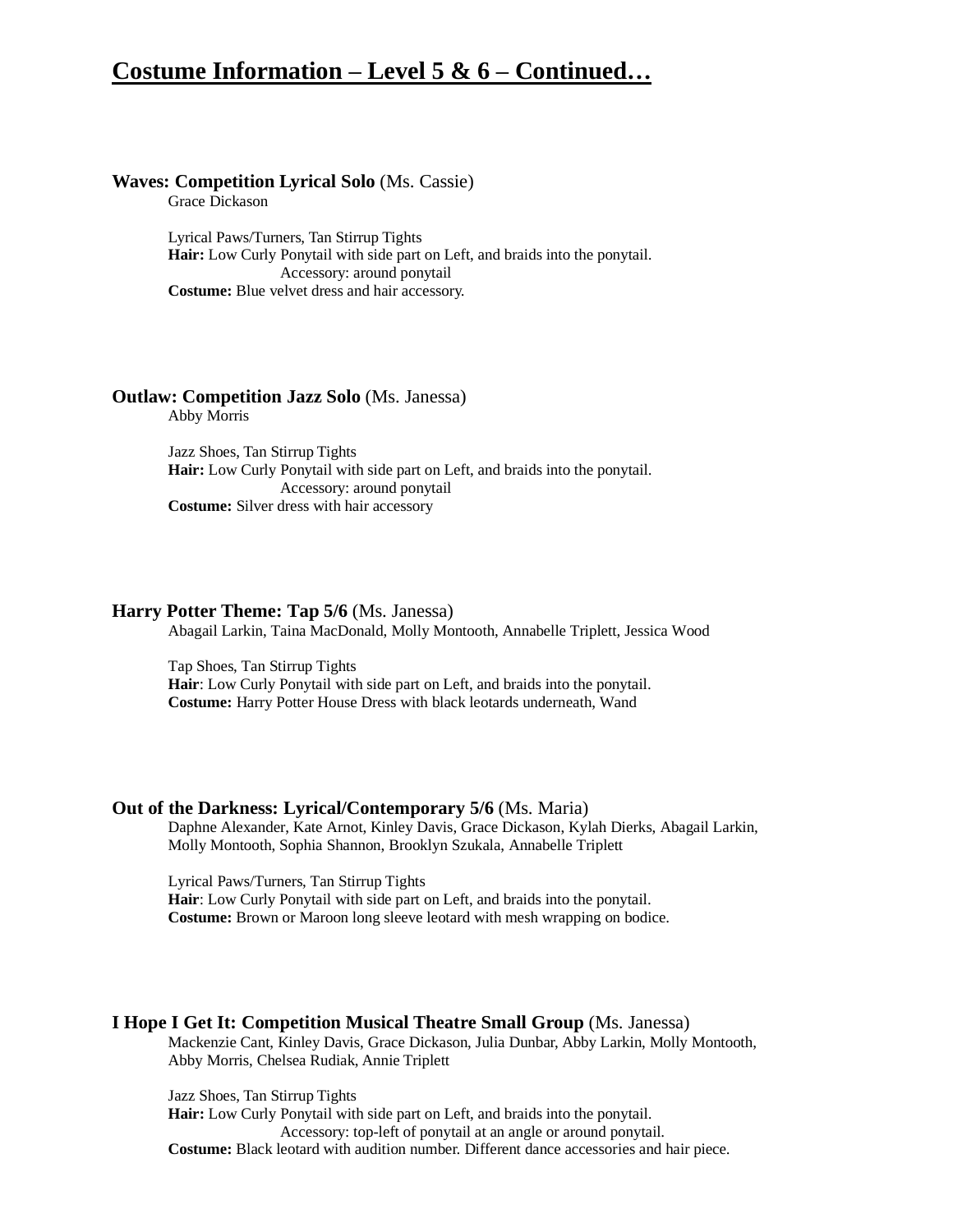# **Costume Information – Level 5 & 6 – Continued…**

## **What is This Feeling: Competition Musical Theatre Duet** (Ms. Janessa)

Julia Dunbar, Molly Montooth

Jazz Shoes, Tan Stirrup Tights **Hair:** Low Curly Ponytail with side part on Left, and braids into the ponytail, Accessory: top-left of ponytail at an angle. **Costume:** Julia: green and black costume and hair piece. Molly: flower print dress, hat, and gloves.

# **Super Mario Theme: Hip Hop 6** (Ms. Janessa)

Kart Arnot, Abagail Larkin, Jessica Wood

Hip Hop Shoes, No Tights Needed

**Hair:** Low Curly Ponytail with side part on Left, and braids into the ponytail. Accessory: top of head **Costumes:**

**Jessica:** Pink jeggings under pink sequin skirt. Pink crop tank top. Tiara comb headpiece Abby & Kate: Blue overalls with red or green sparkle top and red or green knit beanie.

# **Ooh Child: Competition Ballet Small Group** (Ms. Sarah)

Kinley Davis, Julia Dunbar, Abby Larkin, Molly Montooth, Abby Morris

Ballet Shoes, Pink Convertible Tights

**Hair:** Low Bun with side part on the Left, and braids into the ponytail. Accessory: top-left of bun at angle **Costume:** Grey, blue, or pink dress with black embroidery on bodice. Black flower hair accessory

### **Mazurka: Ballet 5** (Ms. Sarah)

Kinley Davis, Grace Dickason, Kylah Dierks, Julia Dunbar, Taina MacDonald, Molly Montooth Abby Morris, Chelsea Rudiak, Annabelle Triplett, Jessica Wood

Ballet Shoes, Pink Convertible Tights

**Hair:** Low Bun with side part on the Left, and braids into the ponytail. Accessory: Right of bun **Costume:** White and Red Dress with vest lacing and White Apron. Flower headpiece, Tambourine.

# **Waltz of the Hours: Pointe & Beginning Pointe** (Ms. Sarah)

**Pointe:** Daphne Alexander, Kate Arnot, Abagail Larkin, Isabella Natalizia, Brooklyn Szukala, Annabelle Triplett, Jessica Wood **Beginning Pointe:** Kinley Davis, Julia Dunbar, Molly Montooth, Abby Morris, Chelsea Rudiak

Point Shoes, Pink Convertible Tights

**Hair:** Low Bun with side part on the Left, and braids into the ponytail. Accessory: top-left of bun at angle **Costumes:**

**Daphne:** White pancake tutu with White bodice & Gold flowers. Gold Headpiece or Brooklyn's. Pointe: Dark Blue Tutu Dress with Lace over bodice. Flower hair clip. **Beg. Pointe:** Light Blue Tutu Dress with Lace over bodice. Flower hair clip.